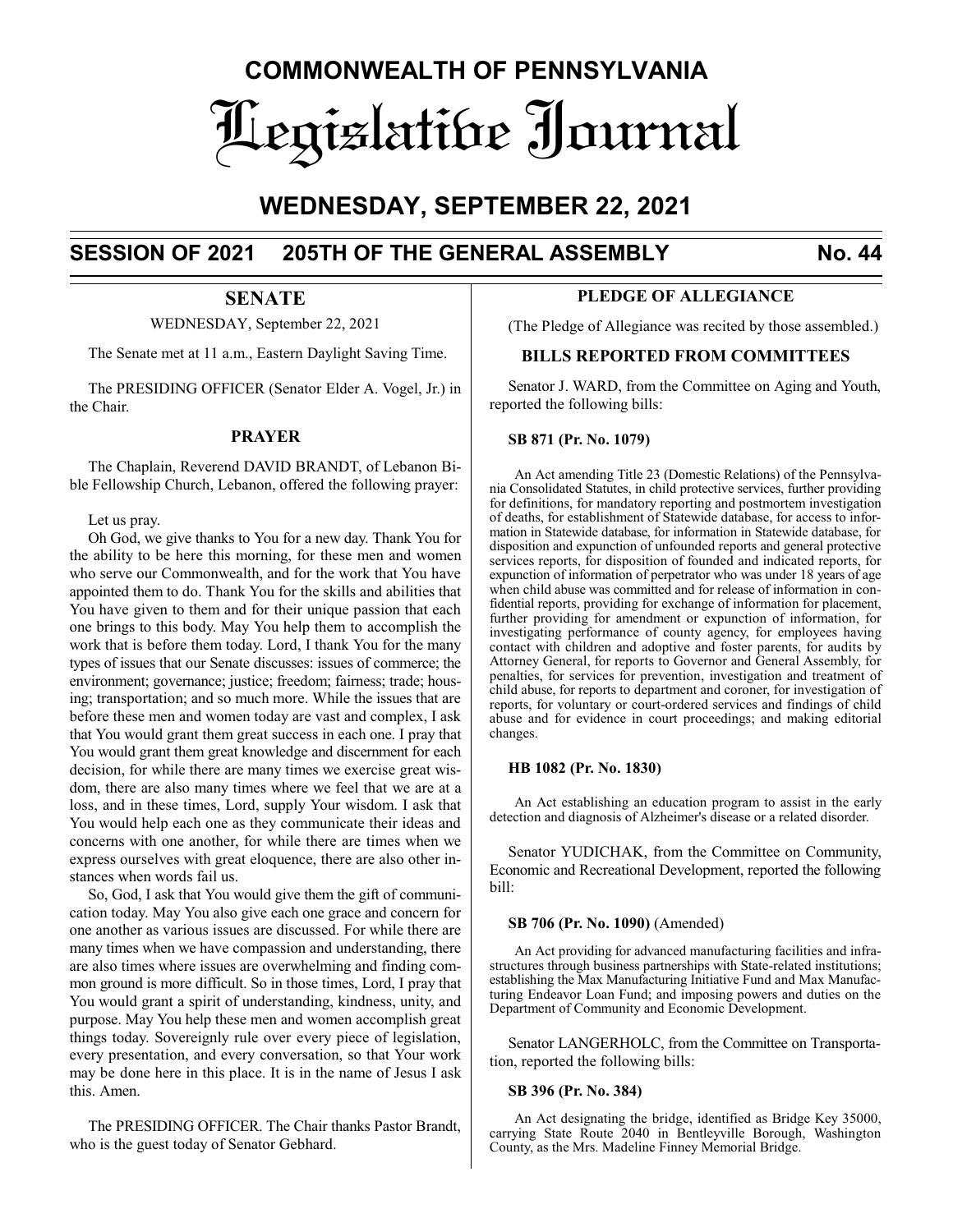#### **SB 667 (Pr. No. 732)**

An Act amending Title 75 (Vehicles) of the Pennsylvania Consolidated Statutes, in miscellaneous provisions relating to operation of vehicles, providing for protection of children from second-hand smoke in vehicles; and imposing a penalty.

#### **SB 780 (Pr. No. 920)**

An Act designating a bridge, identified as Bridge Key 39537, on that portion of State Route 1005 over a tributary of Crooked Creek, Rayne Township, Indiana County, as the Sergeant Charles R. Learn Memorial Bridge.

#### **SB 827 (Pr. No. 1009)**

An Act establishing the Weigh Station Preclearance Program in the Pennsylvania State Police; and providing for criteria for preclearance system and devices and for data access.

#### **SB 847 (Pr. No. 1039)**

An Act designating the portion of State Route 2004, also known as North Broad Street, within the Borough of Lansdale, in Montgomery County, as the Dr. Frank Erdman Boston Memorial Highway.

#### **SB 859 (Pr. No. 1052)**

An Act amending Title 75 (Vehicles) of the Pennsylvania Consolidated Statutes, in rules of the road in general, further providing for enforcement of failure to stop for school bus with flashing red lights.

#### **SB 865 (Pr. No. 1056)**

An Act designating a bridge, identified as Bridge Key 36020, on that portion on Pennsylvania Route 66, known as Main Street, over the Norfolk Southern Railway, City of Greensburg, Westmoreland County, as the Sergeant Richard Ivory Cullen Memorial Bridge.

#### **SB 867 (Pr. No. 1067)**

An Act designating the portion of Pennsylvania Route 309 from the intersection with Pennsylvania Route 29 in Monroe Township, Wyoming County, to the intersection with State Route 1026 in Dallas Township, Luzerne County, as the Kunkle Firefighter Edward L. Nulton, Sr., Memorial Highway.

#### **SB 880 (Pr. No. 1091)** (Amended)

An Act designating the portion of State Route 2014/Washington Street beginning at the intersection of South Courtland Street and Day Street at segment 0011 offset 1858 and ending at the intersection of Brown Street at segment 0011 offset 0000 in East Stroudsburg Borough, Monroe County, as the Samuel Newman Way; and making a repeal.

### **RESOLUTION REPORTED FROM COMMITTEE**

Senator LANGERHOLC, from the Committee on Transportation, reported the following resolution:

#### **SR 172 (Pr. No. 1077)**

A Resolution urging the Congress of the United States and the United States Department of Transportation to take action on the nationwide school bus driver shortage.

## **LEGISLATIVE LEAVES**

The PRESIDING OFFICER. The Chair recognizes the gentlewoman from Westmoreland, Senator Kim Ward.

Senator K. WARD. Mr. President, I request temporary Capitol leaves for Senator Martin, Senator Phillips-Hill, and Senator Bartolotta, and legislative leaves for Senator Aument, Senator Brooks, and Senator Mensch.

The PRESIDING OFFICER. The Chair recognizes the gentleman from Allegheny, Senator Costa.

Senator COSTA. Mr. President, I request temporary Capitol leaves for Senator Lindsey Williams, Senator Comitta, and Senator Tartaglione, and legislative leaves for Senator Hughes and Senator Kane.

The PRESIDING OFFICER. Senator Kim Ward requests temporary Capitol leaves for Senator Martin, Senator Phillips-Hill, and Senator Bartolotta, and legislative leaves for Senator Aument, Senator Brooks, and Senator Mensch.

Senator Costa requests temporary Capitol leaves for Senator Lindsey Williams, Senator Comitta, and Senator Tartaglione, and legislative leaves for Senator Hughes and Senator Kane.

Without objection, the leaves will be granted.

## **LEAVE OF ABSENCE**

Senator K. WARD asked and obtained a leave of absence for Senator BROWNE, for today's Session, for personal reasons.

### **JOURNAL APPROVED**

The PRESIDING OFFICER. The Journal of the Session of April 28, 2021, is now in print.

The Clerk proceeded to read the Journal of the Session of April 28, 2021.

Senator K. WARD. Mr. President, I move that further reading of the Journal be dispensed with and that the Journal be approved.

On the question,

Will the Senate agree to the motion?

The yeas and nays were required by Senator K. WARD and were as follows, viz:

#### YEA-49

| Argall            | Dush       | Martin        | Schwank              |
|-------------------|------------|---------------|----------------------|
| Aument            | Flynn      | Mastriano     | Stefano              |
| Baker             | Fontana    | Mensch        | <b>Street</b>        |
| <b>Bartolotta</b> | Gebhard    | Muth          | Tartaglione          |
| Boscola           | Gordner    | Phillips-Hill | Tomlinson            |
| <b>Brewster</b>   | Haywood    | Pittman       | Vogel                |
| <b>Brooks</b>     | Hughes     | Regan         | Ward, Judy           |
| Cappelletti       | Hutchinson | Robinson      | Ward, Kim            |
| Collett           | Kane       | Sabatina      | Williams, Anthony H. |
| Comitta           | Kearney    | Santarsiero   | Williams, Lindsey    |
| Corman            | Langerholc | Saval         | Yaw                  |
| Costa             | Laughlin   | Scavello      | Yudichak             |
| DiSanto           |            |               |                      |

#### NAY-0

A majority of the Senators having voted "aye," the question was determined in the affirmative.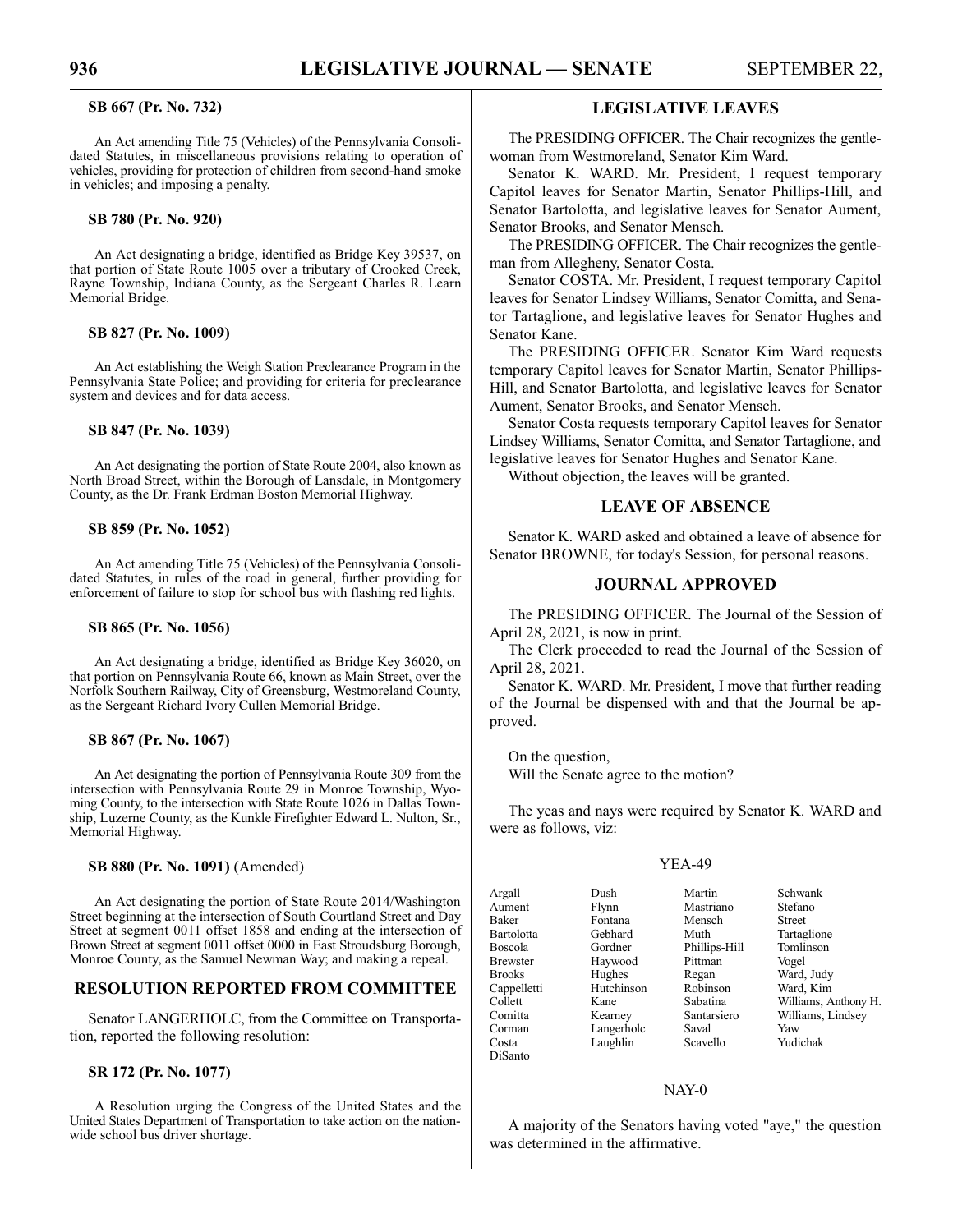#### The PRESIDING OFFICER. The Journal is approved.

## **GUESTS OF THE PRESIDENT PRO TEMPORE PRESENTED TO THE SENATE**

The PRESIDING OFFICER. The Chair recognizes the gentleman from Centre, Senator Corman.

The PRESIDENT pro tempore. Mr. President, as we do from time to time when people who help us work here in the Senate retire, we take a moment to pay tribute and to say thank you. Obviously we do that for the folks in our offices, but the Senate is also run by the institutional offices--offices that you do not see as much, but the people who if we do not have, we cannot run the Senate. So, as institutional officer, I wanted to take a moment--as we have several who are retiring here in the next few days--to pay tribute to those folks. As I mentioned, I might ask them to stand, but then we can give them all one round of applause at the end of my remarks. As you can see from the floor, there are a few. So, I rise to offer my thanks and best wishes to several of the Senate employees who are now preparing for their well-deserved retirement. We are blessed to have so many hardworking staff who make it possible for us do our jobs.

As a longtime leader of the Senate Republican Policy Research and Development Office, Mike Mills oversaw countless projects and has supported our Members to advance their agendas. I was actually Policy Chair at one point and worked directly with Mike. We had complex questions, we needed detailed answers, and Mike and his team always took the challenge. Mike was Google before Google was Google. As technology evolved, he made sure his operations evolved with it. He is not the only talented and experienced employee we are losing from our Policy Office; Leigh Ramsey is also retiring. Leigh started out as an intern in the Policy Office before eventually rising to the chief of staff of Senator Mary Jo White. We could always rely on her to do a great job, no matter what tasks she was assigned.

Our communications office is losing two valued employees as well with retirements of Ron Moore and Hanson Quickel. Ron played a role in crafting messaging strategies for many of our Members, including the gentleman from Indiana County, which we will not hold that against him. Ron has a sunny disposition, a positive attitude, and is someone who will be sorely missed when he leaves here in Harrisburg. Hanson served for many years as director of Broadcast Services, where he carried our Caucus' messages through the airwaves since the days of the tape recorder and the reel-to-reel machine. He will now have more time to carry food to all the ducks and wildlife that call his backyard home.

We are also wishing a fond farewell to Donald Moore, who started here as a Senate Page before rising to Specialist of PennDOT work. The number of our constituents he has helped in his role is considerable, and we are all grateful for his efforts. Speaking of Senate Pages, we are saying goodbye and good luck to two: Andrew DiNunzio and June Kreiser. Andrew has done great work in each of the Senate positions he has held, including working in the Senate Chamber and for the 48th Senatorial District. June typifies what it means to be a public servant. If everyone wore a Fitbit, June might get the most steps of anyone here in the Capitol. In addition, she has just been a great person. Her daughter worked with me in the Committee on Appropriations office at one time, and she is someone who we will truly miss.

We also have three valued employees in the Chief Clerk's Office who are heading towards retirement. Mike McGinnis has dedicated 35 years to the Senate, including many years working on my father's staff. Now, you might not know it to look at Mike, but Mike and I go back a little bit further than that. Our mothers were in nursing school together at Indiana, Pennsylvania, and that is how we met and became friends. There is a handcuff story I will not tell here today--Mike is probably glad I am not. But Mike and I became good friends by working with my father with the late, great Denny Sciabica. He became quite a rodeo individual and did a lot of rodeo--a lot of riding of bulls in his day. But while he worked here, both in Computer Services and Telecommunications, he has played a critical role in keeping the lines of communication open at the Capitol and the district offices.

Chris Miller started here as a Senate Page, where he met his wife, Jen. Now, if you walked around the back of this Chamber here, there was always a good chance you were going to get run over by Chris, because there is not anyone who works harder and runs around this place to get his job done and to be more efficient than Chris. He has challenged Senator Regan and Senator DiSanto for the best jacket on the floor here today. But, Chris has been a great employee. No matter what the job was, he always did it and he always did it with a smile. Now, you have to wish him well because he is going home, and he is outnumbered by three daughters and a new granddaughter. So, good luck with that. As you head into your retirement, you will be sorely missed.

Dave Harris is also leaving us, but we will continue to benefit from the groundwork that he laid to secure our mail services. If you have ever been out to the Mail Room--after 9/11 we had to do a completely different job as far as the security of our mail and how it came to the Capitol. Dave really revamped that process and did a fantastic job that has kept us all secure. Again, one of the unsung heroes you may not see, but if it was not for him, you know, a lot of things could have happened here in the Capitol since September 11, and we thank Dave for his service. As a constituent of mine from Juniata County, I am confident to know that he will be in the best place to enjoy his retirement.

So, on behalf of our entire Caucus, I would like to thank you all for your professionalism, your dedication, and for always finding a way to guide and support us when we needed it most. We are grateful for the trail that you have blazed for so many employees here in the Senate and for the standard that you have set, which is what it means to be a public servant. So, may you all enjoy your blessings in this new, exciting chapter of your lives. Thank you all for sharing your time with us and for all that you have done to help serve the people of Pennsylvania. God bless you all.

The PRESIDING OFFICER. Would the guests of Senator Corman please rise to be welcomed by the Senate.

(Applause.)

The PRESIDING OFFICER. Thank you all for your service and dedication. The Senate will be at ease.

(The Senate was at ease.)

## **LEGISLATIVE LEAVES CANCELLED**

The PRESIDING OFFICER. Senator Martin, Senator Bartolotta, and Senator Lindsey Williams have returned, and their temporary Capitol leaves are cancelled.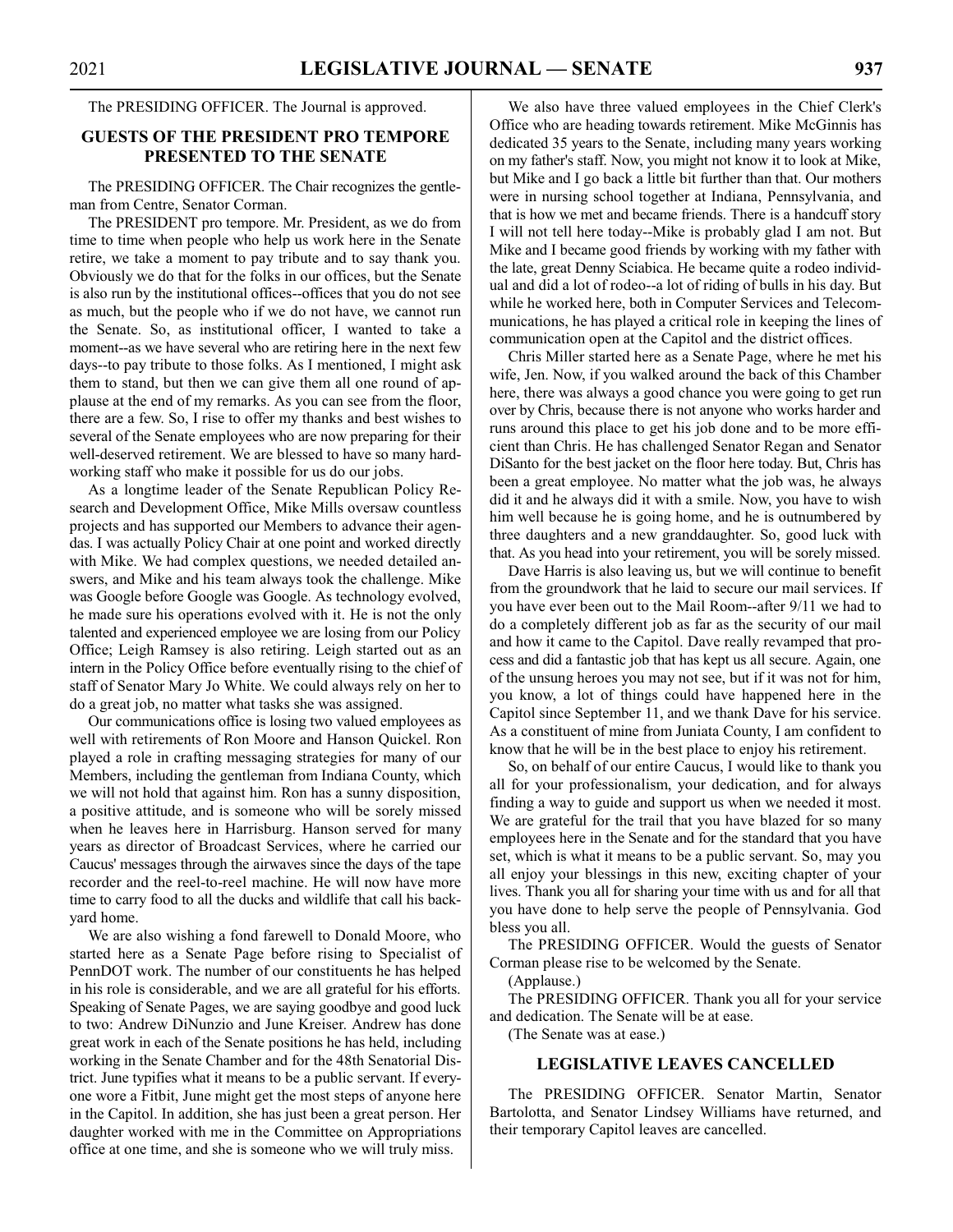## **GUEST OF SENATOR DAVID G. ARGALL PRESENTED TO THE SENATE**

The PRESIDING OFFICER. The Chair recognizes the gentleman from Schuylkill, Senator Argall.

Senator ARGALL. Mr. President, I am here to congratulate and thank Patricia "Trish" Walasavage Fry, originally from Minersville in Schuylkill County, on her retirement today. She, along with Linda Fetter and Terri Smith in our district offices, will soon be retiring after many years of service. Trish began as a legislative assistant in the House of Representatives from May of 1982, with Representative Kathy Durham, until Kathy's election as a judge in 1996. She then worked with Representative John Barley before I succeeded John as the House Committee on Appropriations chairman almost 20 years ago. We have worked together as a team ever since and for the last 12 1/2 years, she has constantly had to remind me that we do things a little differently here in the Senate than we did in the House.

Her knowledge of our procedures, the dos and the do nots, and the rules that helped this old institution function on a daily basis will be greatly missed. Trish has served the constituents who I represent with professionalism, diligence, and, most importantly, no drama in getting the important job done every day. Trish, thank you for almost 40 years of service to our General Assembly. Congratulations on a job well done. I have no idea how long it is going to take your replacement to understand my handwriting, so thank you.

The PRESIDING OFFICER. Would the guest of Senator Argall please rise to be welcomed by the Senate.

(Applause.)

## **GUEST OF SENATOR JUDY WARD PRESENTED TO THE SENATE**

The PRESIDING OFFICER. The Chair recognizes the gentlewoman from Blair, Senator Judy Ward.

Senator J. WARD. Mr. President, I would like to take this opportunity to recognize an outstanding Senate team member, Eric Pauley. Eric began his tenure with the Senate almost 34 years ago as an intern for Senator Tim Shaffer. He was then employed by Senator Roger Madigan for a partial year, then hired by Senator John Hopper, and was the executive director of the Committee on Aging and Youth for 4 years. It is ironic that he is back as executive director of the Committee on Aging and Youth, a full circle. After that, he served with Senator Stewart Greenleaf from 1993 to 2018.

Eric and his wife, Judy--that would be another Judy--are looking forward to spending much more time together. Eric plans to spend his free time giving back to his community and volunteering to help others, which says a lot about Eric Pauley the person. Eric is an unbelievable workhorse in my office. He is quiet but gets so much accomplished for the constituents of my district and the Committee on Aging and Youth. Often, I will go into my district office on weekends to get some things done, and I am shooting emails to staff on different issues; Eric always gets right back to me, and I say to him, it is the weekend, you do not have to do that. But, it is a perfect example of his level of commitment not only to me, but to the constituents of the 30th Senatorial District.

I never had to worry about Eric or his work. He was incredibly thorough. Eric, I will miss you so very much. You have been such an integral part of our team and our Senate team as a whole. I wish you well, and congratulations on a job well done. Thank you, Eric.

Thank you, Mr. President.

The PRESIDING OFFICER. Would the guest of Senator Judy Ward please rise to be welcomed by the Senate.

(Applause.)

## **LEAVES CANCELLED**

The PRESIDING OFFICER. Senator Phillips-Hill and Senator Tartaglione have returned, and their temporary Capitol leaves are cancelled.

## **GUESTS OF SENATOR JAY COSTA PRESENTED TO THE SENATE**

The PRESIDING OFFICER. The Chair recognizes the gentleman from Allegheny, Senator Costa.

Senator COSTA. Mr. President, I rise today on a bittersweet day here in our Senate Democratic Caucus as we also have two of our longtime, important staffers who are retiring. I want to take a moment to thank each of them for their tremendous service not only, certainly, to our Caucus but also to the Senate of Pennsylvania and our Commonwealth as a whole.

Tom Lebo is one of those individuals, one of our staff attorneys here in the Senate Caucus. He has been with us on our legal team for approximately 28 years. Tom is a graduate of Dickinson College and Dickinson Law School and began his legal career as a law clerk for a judge in Schuylkill County; but, as I mentioned, he has been with us for a number of years and has specialized in a number of areas.

Tom is an avid outdoorsman and has been our in-house expert, working closely with our good friend, Senator Brewster, on outdoors, hunting, and fishing matters; and all things outdoor and recreational, Tom has been a part of and has been instrumental in measures along those lines. Tom has also developed an expertise in the area of education law. In fact, I would say that there is no one in this building today who has the same amount of knowledge or understanding of our Education Code and School Code as Tom. The work that he has done over the years in the environmental community--working under the leadership of not only C.J. Hafner, our legal counsel, and Ron Jumper but also Gladys Brown--many of us who knew when Gladys was here--that was space that she operated in as well, along with Tom. So, I will tell you that his work is always thoughtful, certainly meaningful, and it is methodical. He thinks things through, and he is the person who, at the last hours, is the one who catches the little changes that need to be made--various pieces of legislation, on the final review or final flip, in many instances.

So, we want to thank Tom for his service to our Caucus and to our Commonwealth and recognize that he is one of the most talkative staff members we have, and that is an inside story. Tom is a very quiet, private person. I will tell you though--come on over, Tom--he has just been a wonderful person. I will tell you, as someone who arrives in this building early, usually around quarter of eight or so, the first person in our office is Tom Lebo. He is there, the light is on, and he is doing his work, certainly, for the Caucus--he said it was because he wanted to beat traffic--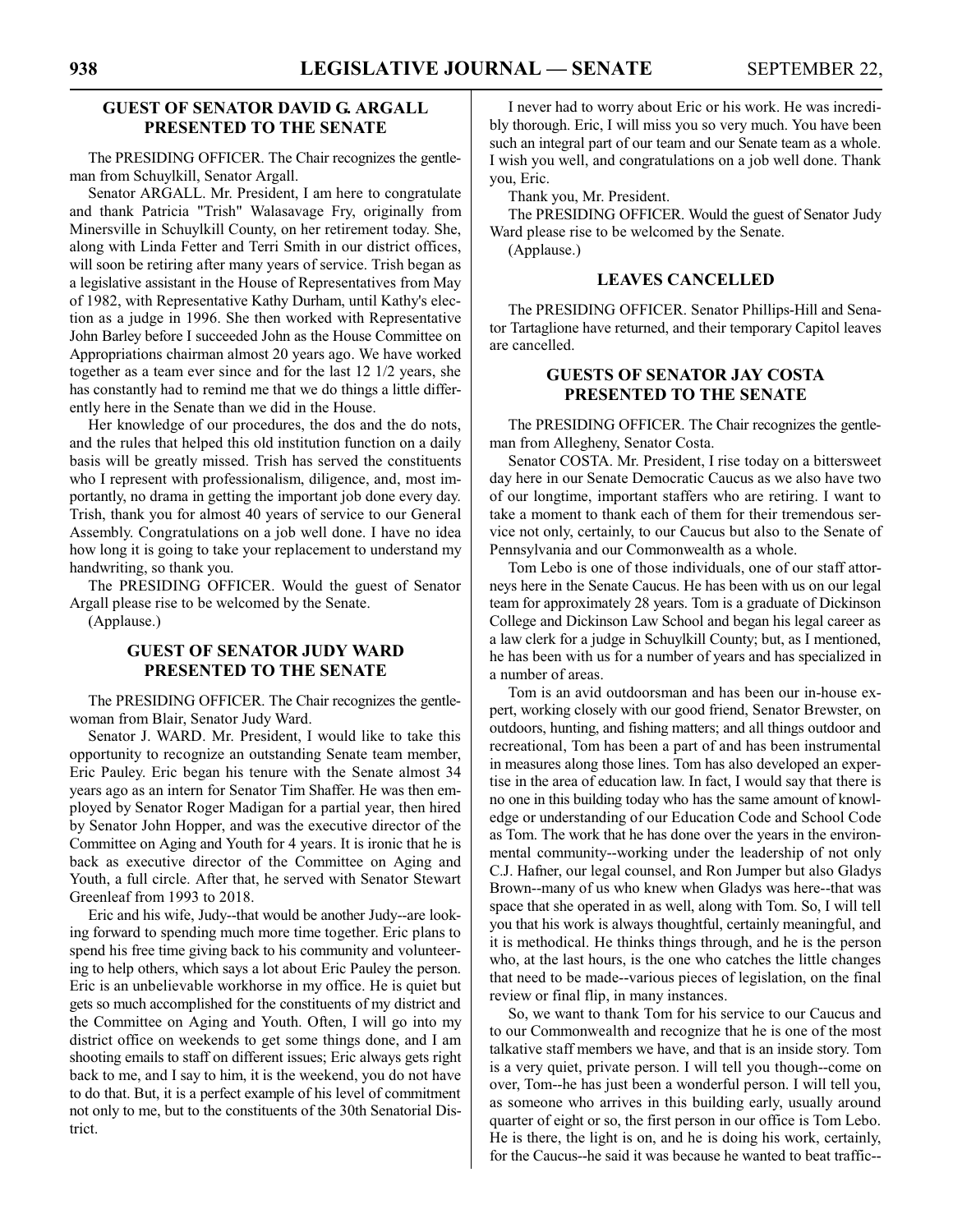but we know that the real reason is that he wanted to be thoughtful in the work that he has been doing and to make sure that he provides us with good, quality work, which he has done for 28 years. So, I ask all my colleagues to join me in recognizing and thanking Tom Lebo for the tremendous service he has provided to our Commonwealth. Tom, thank you.

(Applause.)

Mr. President, the second person I would like to recognize has been part of our broadcast team for the past 17 years, Don Rooney. Don, who is also retiring this week--I guess today will be the final day--he has brought years of previous experience in the radio network and the radio industry and has been an integral part of our communications team. Over the years, as we evolved in this Chamber in terms of how we communicate with our constituents and our communities, he has been an integral part of developing the new trends, the new things that we need to do now. What we did 17 years ago and what we do now, we had no idea we would be doing and did not do 17 years ago. So, it is incredible to have folks who have that type of talent, and to be able to share with all of us as we go forward.

Don has covered, you name the event across Pennsylvania, and he has been there bringing the news to our folks, working with our Members, and then delivering on a product to be able to, as I mentioned, provide high-quality video coverage, or news coverage, to the folks who we represent across the State and our Members as well. So, we are very blessed to have two folks, Don Rooney and Tom Lebo, who provide a great service to our Commonwealth and to our respective Caucuses. We certainly are thankful for their dedication, their hard work, and their commitment to making all of us look good in the work that they do behind the scenes. So, thank you both, Don and Tom, for your tremendous work. I ask my colleagues to join me in thanking them for their tremendous service to this Commonwealth.

Thank you, Mr. President.

The PRESIDING OFFICER. Would the guests of Senator Costa please rise to be welcomed by the Senate.

(Applause.)

## **GUESTS OF SENATOR CHRISTOPHER M. GEBHARD PRESENTED TO THE SENATE**

The PRESIDING OFFICER. The Chair recognizes the gentleman from Lebanon, Senator Gebhard.

Senator GEBHARD. Mr. President, I rise today to thank Pastor David Brandt of Myerstown in Lebanon County for today's opening prayer. David Brandt is the assistant pastor at the Lebanon Bible Fellowship Church in Lebanon, Pennsylvania, where he has served in that capacity for the last 15 years. He is joined today by his wife, Sarah. He and Sarah also have two children, Amy and Caleb. Please help me give them a warm Senate welcome.

The PRESIDING OFFICER. Would the guests of Senator Gebhard please rise to be welcomed by the Senate.

(Applause.)

## **CALENDAR**

#### **THIRD CONSIDERATION CALENDAR**

BILLS OVER IN ORDER

**SB 1, SB 113, SB 137, SB 153, SB 236, SB 457** and **HB 523** -- Without objection, the bills were passed over in their order at the request of Senator K. WARD.

## BILL ON THIRD CONSIDERATION AND FINAL PASSAGE

**SB 552 (Pr. No. 579)** -- The Senate proceeded to consideration of the bill, entitled:

An Act amending the act of February 14, 2008 (P.L.6, No.3), known as the Right-to-Know Law, in agency response, providing for vexatious requester.

Considered the third time and agreed to,

On the question, Shall the bill pass finally?

The PRESIDING OFFICER. The Chair recognizes the gentleman from Delaware, Senator Kearney.

Senator KEARNEY. Mr. President, I want to take a moment to explain why I will be voting against Senate Bill No. 552. As Minority chair of the Committee on Local Government, and even more so as a local mayor before that, I understand the burdens that abusive Right-to-Know requests can have on our local governments. However, currently, this bill leaves too much in the air about what classifies as vexatious. Instead, this bill leaves most of that decision-making to a single individual: the executive director of the Office of Vital Records. I am sure that all of us would like to see some much-needed updates to the Right-to-Know Law, but it seems that Senate Bill No. 552 does not do enough to address the underlying issues and instead focuses on one individual component that could potentially be harmful to legitimate requests. If there is no formal definition of a vexatious request, would a common request by a news agency for all reimbursements from a previous year--which we know could be hundreds, if not thousands, of records--be considered vexatious? Or a request by an inmate for any pertinent records to their case? As it stands, this legislation does not provide a clear answer. I understand that there will be an avenue for appeal to the Commonwealth Court provided, but that comes at a cost. For individuals who rely upon legal aid organizations, or pro bono attorneys, this cost could be prohibitive. That is why I will be voting "no" and hope that the language can be updated to provide greater clarity.

Thank you, Mr. President.

The PRESIDING OFFICER. The Chair recognizes the gentleman from Jefferson, Senator Dush.

Senator DUSH. Mr. President, this bill will allow the municipality or agency to petition the Office of Open Records for relief from a requester whom the agency alleges is a vexatious requester if the executive director of the Office of Open Records or their designee determines that further proceedings are warranted. The executive director must pursue a resolution through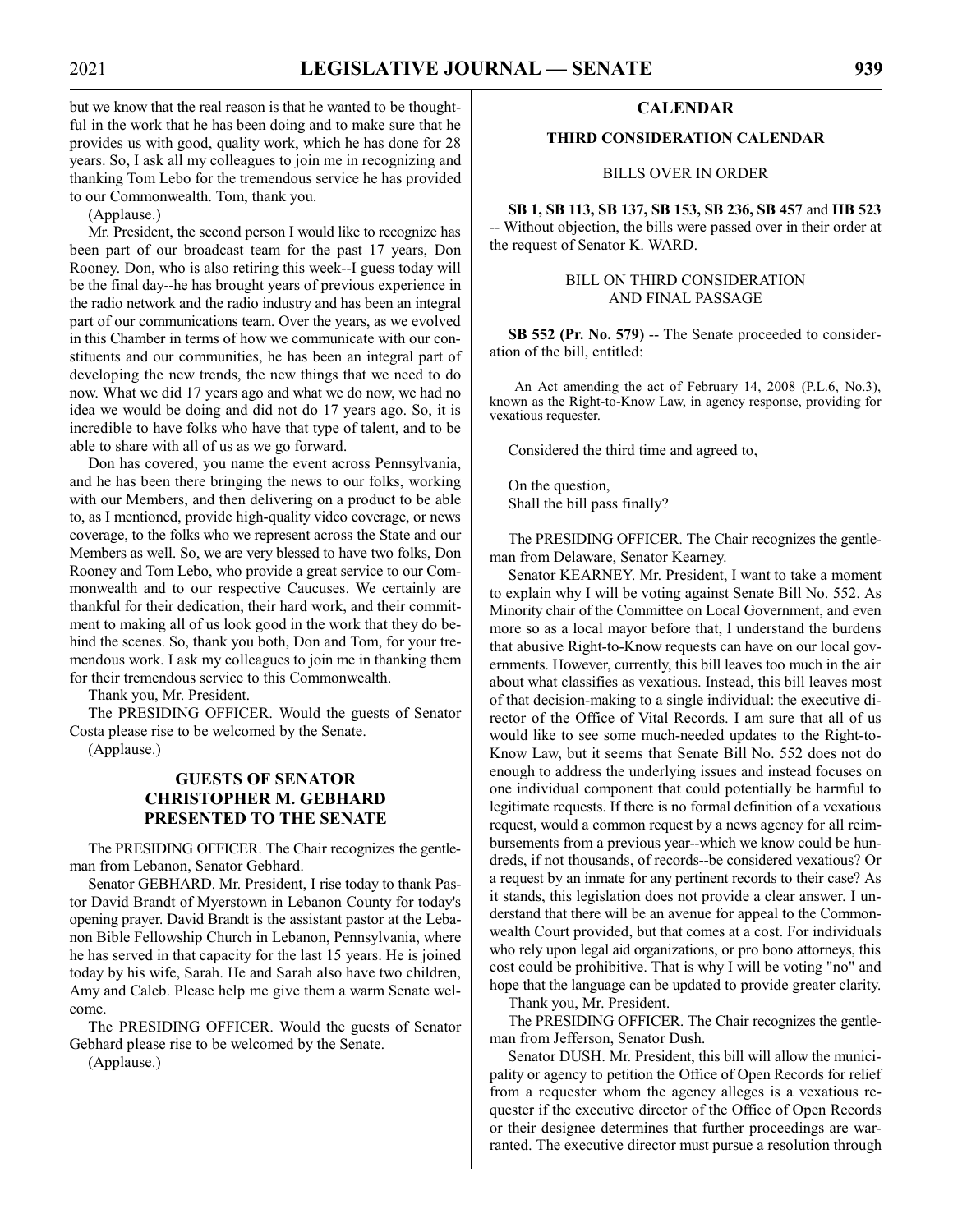mediation or a hearing. The executive director or designee must put out a final opinion with appropriate relief that includes, but is not limited to, an order that the agency does not need to comply with future requests from the vexatious requester for no more than 1 year. It requires a mediation last up to 90 calendar days if both parties agree to the mediation--that is both the agency and the requester--and allows for an extension of that if both parties agree. There is cooperation, there is the ability to cooperate.

I would like to thank the Pennsylvania School Boards Association, the Pennsylvania State Association of Township Supervisors, the Pennsylvania Municipal League, the Pennsylvania State Association of Township Commissioners, the Pennsylvania State Association of Boroughs, and the County Commissioners Association of Pennsylvania for their support of this bill. I also thank the Office of Open Records for their cooperation on this bill. This bill will help municipalities, school boards, and other agencies with Right-to-Know requests that save these bodies not only administrative time but also valuable resources and taxpayer dollars. The individuals whom this bill covers are just a tiny fraction of all of the Right to Know requests that are submitted to the counties, municipal governments, and our schools every day. I think this is a measured response. It is very appropriate and helps to save our local communities money. Thank you.

The PRESIDING OFFICER. The Chair recognizes the gentlewoman from Montgomery, Senator Muth.

Senator MUTH. Mr. President, I rise today in opposition to Senate Bill No. 552 for two main reasons. Mostly the cost impact of implementing this legislation. This past budget, the Office of Open Records was flat-funded despite asking for an increase for staffing needs due to a record number of appeals that have come into their office, as well as being able to implement this proposed legislation. They did not get that increase, therefore they cannot hire the additional staff and they are going to have to take these appeals that are coming in already on sheer volume, which is an unprecedented move that will delay the public's access to records. So to add this on top of being flat-funded, it is very difficult, it is impossible, for this office to do what it is designed to do.

Also, the time length in which the appeals, the 90-day window, the main distinction with other legislation and States that have done this is they had up to a year. So, earlier, the Office of Open Records wanted this amendment, and so I had one drafted. It was too late to add on or try, and I was told it would be turned down or be voted down. But, knowing that passing something that we cannot fund while there may be entities, local governments, and school boards that support this legislation--I do not recall them putting in any money to fund it, either. So if it is an unfunded mandate, this will put a huge burden on the Office of Open Records, one of the few things in this Commonwealth that exists to ensure transparency. So, for those reasons, I will be a "no" on this bill. Thank you.

The PRESIDING OFFICER. The Chair recognizes the gentleman from Schuykill, Senator Argall.

Senator ARGALL. Mr. President, I have to admit, that at the beginning of this year, when I became the new chairman of the Committee on State Government, I did not know what a vexatious requester was, but because of the good work of the prime sponsor of this bill from Jefferson County, the committee staff, and the stakeholder groups that the Senator from Jefferson County has indicated, this bill is ready to be approved by this body today. It comes here today as a result of an extraordinary number of stakeholder groups rolling up their sleeves and working together and an extraordinary amount of bipartisan support. It is not an accident that Senator Dush is here today asking for your support, and I would ask all of you to join with him.

The PRESIDING OFFICER. The Chair recognizes, for a second time, the gentleman from Jefferson, Senator Dush.

Senator DUSH. Mr. President, I want to clarify a point that was made previously. Yesterday in the Committee on Appropriations, the fiscal note came back that there would be no fiscal impact to the Commonwealth and to the Office of Open Records unless it got, for some reason, up to something well above what our projections are on it. That is based on the reporting from various stakeholders. They said if there are three or more a month, they will probably have to hire another staff member, but the impact even at that is not going to be significant. Thank you.

And the question recurring, Shall the bill pass finally?

Costa Muth Street

The yeas and nays were taken agreeably to the provisions of the Constitution and were as follows, viz:

#### YEA-34

| Argall            | Dush       | Martin        | Schwank              |
|-------------------|------------|---------------|----------------------|
| Aument            | Flynn      | Mastriano     | Stefano              |
| Baker             | Fontana    | Mensch        | Tomlinson            |
| <b>Bartolotta</b> | Gebhard    | Phillips-Hill | Vogel                |
| <b>Boscola</b>    | Gordner    | Pittman       | Ward, Judy           |
| <b>Brewster</b>   | Haywood    | Regan         | Ward, Kim            |
| <b>Brooks</b>     | Hutchinson | Robinson      | Yaw                  |
| Corman            | Langerholc | Scavello      | Yudichak             |
| DiSanto           | Laughlin   |               |                      |
|                   |            |               |                      |
|                   |            | <b>NAY-15</b> |                      |
| Cappelletti       | Hughes     | Sabatina      | Tartaglione          |
| Collett           | Kane       | Santarsiero   | Williams. Anthony H. |

A constitutional majority of all the Senators having voted "aye," the question was determined in the affirmative.

Comitta Kearney Saval Williams, Lindsey

Ordered, That the Secretary of the Senate present said bill to the House of Representatives for concurrence.

#### **LEAVE CANCELLED**

The PRESIDING OFFICER. Senator Comitta has returned, and her Capitol leave is cancelled.

#### **CONSIDERATION OF CALENDAR RESUMED**

## **THIRD CONSIDERATION CALENDAR RESUMED**

#### BILLS OVER IN ORDER

**SB 673, SB 696, SB 703** and **SB 704** -- Without objection, the bills were passed over in their order at the request of Senator K. WARD.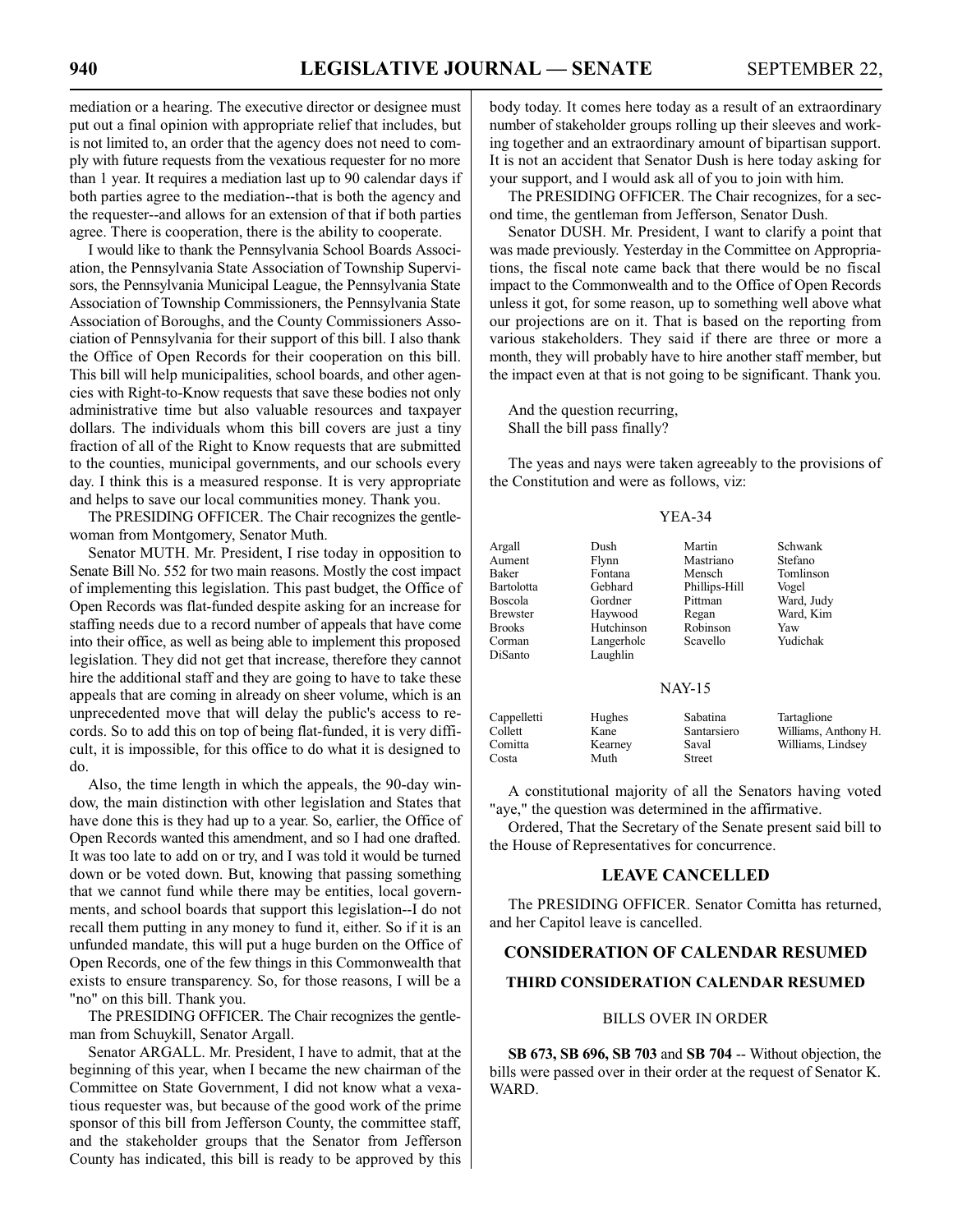#### BILLS ON THIRD CONSIDERATION AND FINAL PASSAGE

**SB 709 (Pr. No. 1088)** -- The Senate proceeded to consideration of the bill, entitled:

An Act providing for cytomegalovirus education and newborn screening.

Considered the third time and agreed to,

And the amendments made thereto having been printed as required by the Constitution,

On the question, Shall the bill pass finally?

The yeas and nays were taken agreeably to the provisions of the Constitution and were as follows, viz:

#### YEA-49

| Argall          | Dush       | Martin        | Schwank              |
|-----------------|------------|---------------|----------------------|
| Aument          | Flynn      | Mastriano     | Stefano              |
| Baker           | Fontana    | Mensch        | <b>Street</b>        |
| Bartolotta      | Gebhard    | Muth          | Tartaglione          |
| <b>Boscola</b>  | Gordner    | Phillips-Hill | Tomlinson            |
| <b>Brewster</b> | Haywood    | Pittman       | Vogel                |
| <b>Brooks</b>   | Hughes     | Regan         | Ward, Judy           |
| Cappelletti     | Hutchinson | Robinson      | Ward, Kim            |
| Collett         | Kane       | Sabatina      | Williams, Anthony H. |
| Comitta         | Kearney    | Santarsiero   | Williams, Lindsey    |
| Corman          | Langerholc | Saval         | Yaw                  |
| Costa           | Laughlin   | Scavello      | Yudichak             |
| DiSanto         |            |               |                      |

## NAY-0

A constitutional majority of all the Senators having voted "aye," the question was determined in the affirmative.

Ordered, That the Secretary of the Senate present said bill to the House of Representatives for concurrence.

**SB 739 (Pr. No. 1089)** -- The Senate proceeded to consideration of the bill, entitled:

An Act amending Title 35 (Health and Safety) of the Pennsylvania Consolidated Statutes, in Commonwealth services, further providing for definitions and for assistance to fire companies and EMS companies.

Considered the third time and agreed to,

And the amendments made thereto having been printed as required by the Constitution,

On the question, Shall the bill pass finally?

The PRESIDING OFFICER. The Chair recognizes the gentleman from Fayette, Senator Stefano.

Senator STEFANO. Mr. President, I rise in support of Senate Bill No. 739. Senate Bill No. 739 is a culmination of a lot of hard work. In 2018, Senate Resolution No. 6, the Fire and EMS Commission recognized that municipal-owned or career fire companies face many of the same fiscal challenges as volunteer fire companies. The Senate Resolution No. 6 commission unanimously recommended that the municipal-owned fire companies be permitted to apply for, and receive, low-interest loans through the volunteer fire loan assistance program operated by the State Fire Commissioner's Office. Last year, Act 91 of 2020 placed a question on the ballot asking voters to approve the change. This public approval was necessary since the voters approved the original bond for the loan program. During the May 2021 primary, Pennsylvanians overwhelmingly voted in favor of the ballot question. Senate Bill No. 739 is the final step needed to codify the voters' approval into law and further assist our Pennsylvania fire companies. Pennsylvania's first responders are always ready to answer the call for service. This financial lifeline is one small way to show these brave men and women that we are thankful for all they do. I ask my colleagues to join me in support of this critical measure.

Thank you, Mr. President.

And the question recurring, Shall the bill pass finally?

The yeas and nays were taken agreeably to the provisions of the Constitution and were as follows, viz:

#### YEA-49

| Argall          | Dush       | Martin        | Schwank              |
|-----------------|------------|---------------|----------------------|
| Aument          | Flynn      | Mastriano     | Stefano              |
| Baker           | Fontana    | Mensch        | Street               |
| Bartolotta      | Gebhard    | Muth          | Tartaglione          |
| <b>Boscola</b>  | Gordner    | Phillips-Hill | Tomlinson            |
| <b>Brewster</b> | Haywood    | Pittman       | Vogel                |
| <b>Brooks</b>   | Hughes     | Regan         | Ward, Judy           |
| Cappelletti     | Hutchinson | Robinson      | Ward, Kim            |
| Collett         | Kane       | Sabatina      | Williams, Anthony H. |
| Comitta         | Kearney    | Santarsiero   | Williams, Lindsey    |
| Corman          | Langerholc | Saval         | Yaw                  |
| Costa           | Laughlin   | Scavello      | Yudichak             |

DiSanto

#### NAY-0

A constitutional majority of all the Senators having voted "aye," the question was determined in the affirmative.

Ordered, That the Secretary of the Senate present said bill to the House of Representatives for concurrence.

#### BILL OVER IN ORDER

**HB 1013** -- without objection, the bill was passed over in its order at the request of Senator K. WARD.

## **SECOND CONSIDERATION CALENDAR**

## BILLS OVER IN ORDER

**SB 25, SB 56, SB 140, SB 222** and **SB 225** -- Without objection, the bills were passed over in their order at the request of Senator K. WARD.

#### BILL ON SECOND CONSIDERATION AND REREFERRED

**HB 245 (Pr. No. 2141)** -- The Senate proceeded to consideration of the bill, entitled: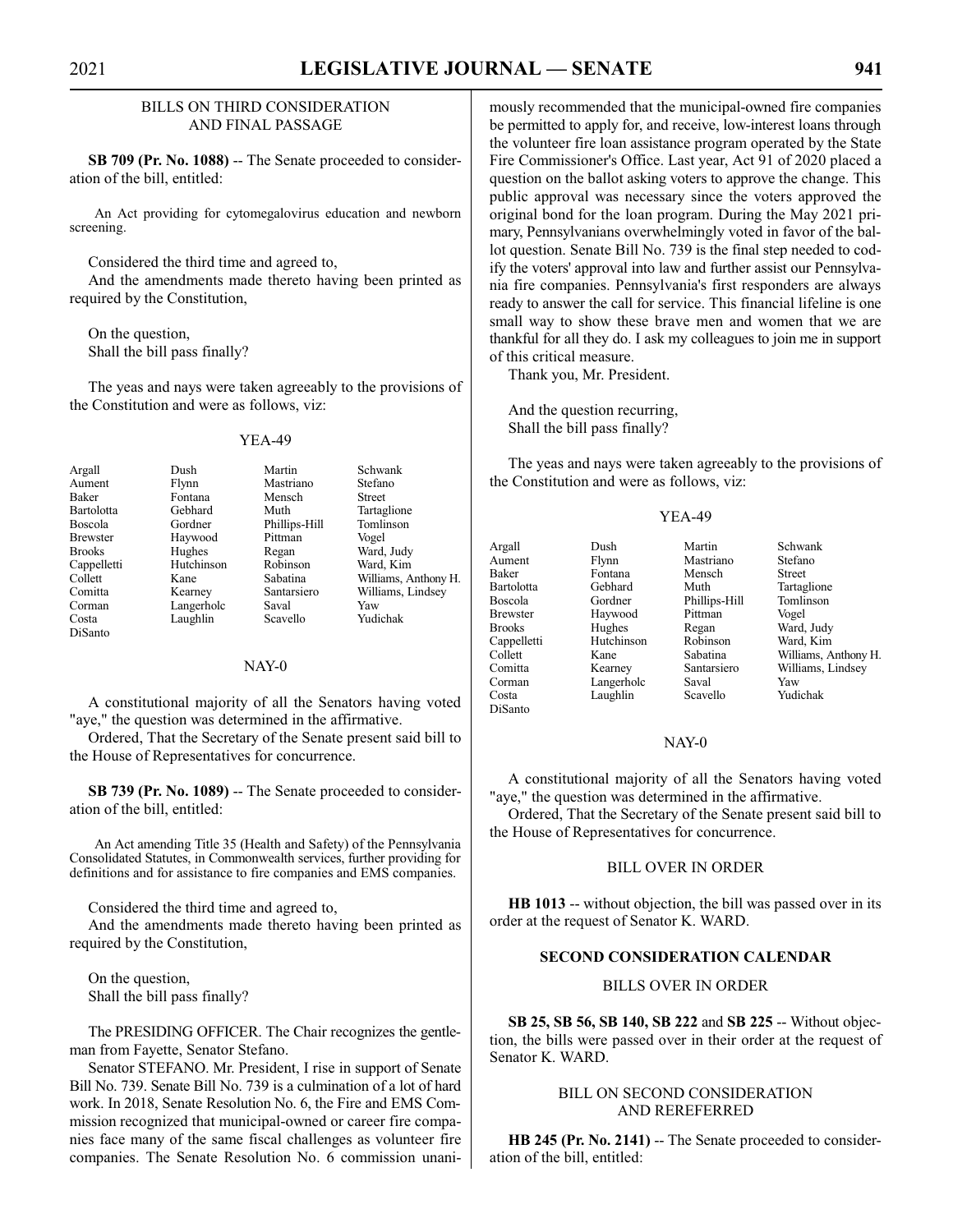An Act amending the act of December 20, 1985 (P.L.457, No.112), known as the Medical Practice Act of 1985, further providing for license without restriction and for institutional license.

Considered the second time and agreed to,

Ordered, To be printed on the Calendar for third consideration.

Upon motion of Senator K. WARD, and agreed to by voice vote, the bill just considered was rereferred to the Committee on Appropriations.

### BILLS OVER IN ORDER

**SB 284** and **SB 428** -- Without objection, the bills were passed over in their order at the request of Senator K. WARD.

## BILL ON SECOND CONSIDERATION AND REREFERRED

**SB 431 (Pr. No. 451)** -- The Senate proceeded to consideration of the bill, entitled:

An Act amending Title 34 (Game) of the Pennsylvania Consolidated Statutes, in hunting and furtaking licenses, further providing for authorized license-issuing agents.

Considered the second time and agreed to,

Ordered, To be printed on the Calendar for third consideration.

Upon motion of Senator K. WARD, and agreed to by voice vote, the bill just considered was rereferred to the Committee on Appropriations.

### BILLS OVER IN ORDER

**SB 435, SB 519, SB 551, SB 562, SB 565, SB 597, SB 607** and **SB 617** -- Without objection, the bills were passed over in their order at the request of Senator K. WARD.

### BILL ON SECOND CONSIDERATION

**SB 636 (Pr. No. 755)** -- The Senate proceeded to consideration of the bill, entitled:

An Act authorizing the Department of General Services, with the approval of the Department of Corrections and the Governor, to lease to the County of Wayne a portion of the lands of the Commonwealth of Pennsylvania at the State Correctional Institution - Waymart, situate in the Township of Canaan and Borough of Waymart, County of Wayne.

Considered the second time and agreed to,

Ordered, To be printed on the Calendar for third consideration.

#### BILLS OVER IN ORDER

**SB 689, SB 705, SB 717, SB 718** and **SB 737** -- Without objection, the bills were passed over in their order at the request of Senator K. WARD.

### BILL ON SECOND CONSIDERATION

**SB 795 (Pr. No. 950)** -- The Senate proceeded to consideration of the bill, entitled:

An Act authorizing the Department of General Services, with the approval of the Pennsylvania State Police and the Governor, to grant and convey to Robert Swingle, certain lands and improvements situate in the Township of Richmond, Tioga County.

Considered the second time and agreed to,

Ordered, To be printed on the Calendar for third consideration.

#### BILLS ON SECOND CONSIDERATION AND REREFERRED

**SB 849 (Pr. No. 1043)** -- The Senate proceeded to consideration of the bill, entitled:

An Act amending Title 51 (Military Affairs) of the Pennsylvania Consolidated Statutes, in veterans' preference, further providing for definitions; and, in voluntary veterans' preference in private employment, further providing for definitions.

Considered the second time and agreed to,

Ordered, To be printed on the Calendar for third consideration.

Upon motion of Senator K. WARD, and agreed to by voice vote, the bill just considered was rereferred to the Committee on Appropriations.

**SB 869 (Pr. No. 1074)** -- The Senate proceeded to consideration of the bill, entitled:

An Act amending Title 63 (Professions and Occupations (State Licensed)) of the Pennsylvania Consolidated Statutes, in powers and duties, further providing for definitions and providing for virtual operation.

Considered the second time and agreed to,

Ordered, To be printed on the Calendar for third consideration.

Upon motion of Senator K. WARD, and agreed to by voice vote, the bill just considered was rereferred to the Committee on Appropriations.

#### BILLS OVER IN ORDER

**HB 941** and **HB 951** -- Without objection, the bills were passed over in their order at the request of Senator K. WARD.

#### BILLS ON SECOND CONSIDERATION AND REREFERRED

**HB 1182 (Pr. No. 1715)** -- The Senate proceeded to consideration of the bill, entitled:

An Act amending the act of June 19, 1931 (P.L.589, No.202), referred to as the Barbers' License Law, further providing for supervision of shops and schools and licenses and renewal.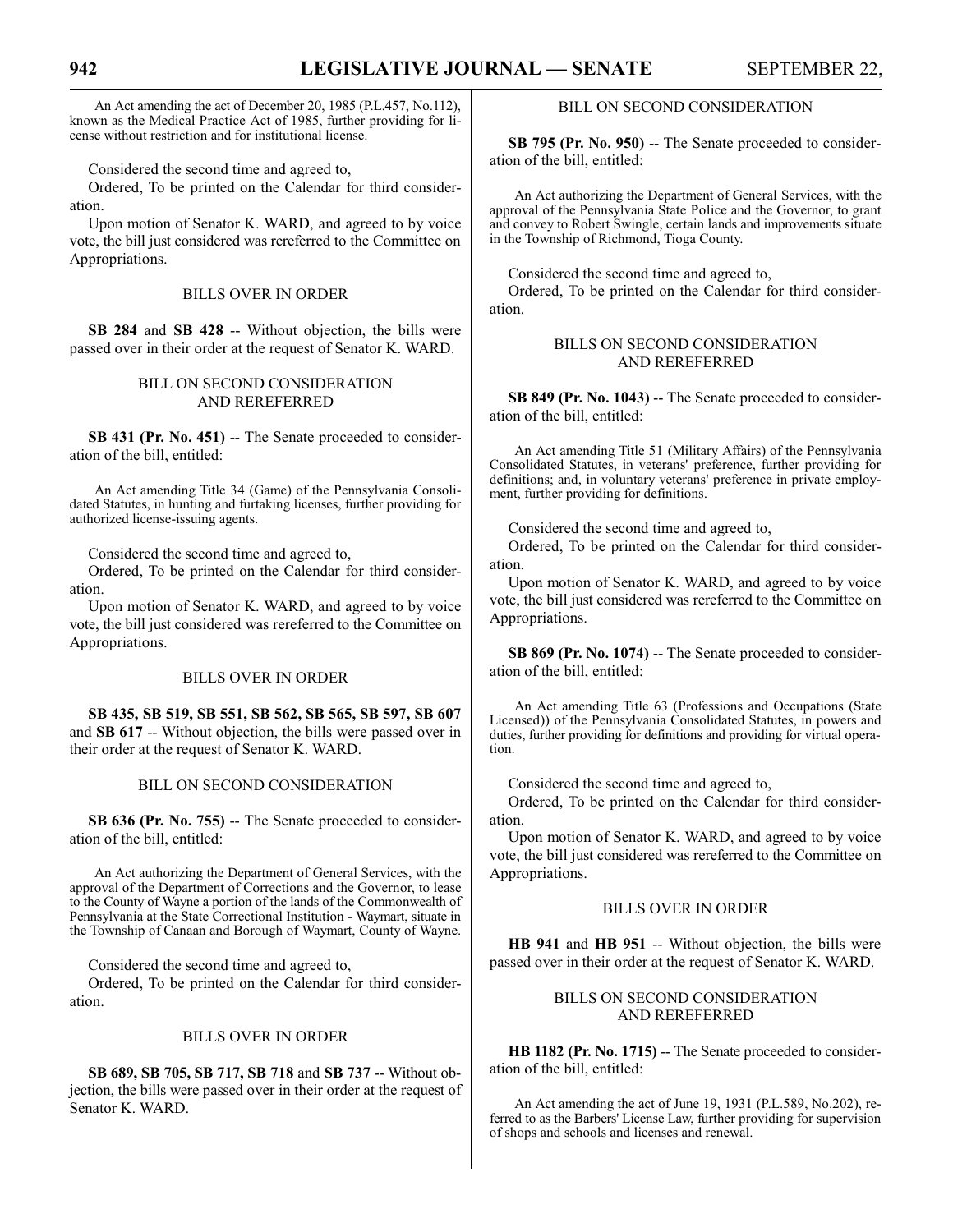Considered the second time and agreed to,

Ordered, To be printed on the Calendar for third consideration.

Upon motion of Senator K. WARD, and agreed to by voice vote, the bill just considered was rereferred to the Committee on Appropriations.

**HB 1183 (Pr. No. 1716)** -- The Senate proceeded to consideration of the bill, entitled:

An Act amending the act of May 3, 1933 (P.L.242, No.86), referred to as the Cosmetology Law, further providing for requirements of a school of cosmetology.

Considered the second time and agreed to,

Ordered, To be printed on the Calendar for third consideration.

Upon motion of Senator K. WARD, and agreed to by voice vote, the bill just considered was rereferred to the Committee on Appropriations.

#### BILL OVER IN ORDER

**HB 1500** -- Without objection, the bill was passed over in its order at the request of Senator K. WARD.

## BILL ON SECOND CONSIDERATION AND REREFERRED

HB 1591 (Pr. No. 2139) -- The Senate proceeded to consideration of the bill, entitled:

An Act amending the act of August 9, 1955 (P.L.323, No.130), known as The County Code, in names and corporate powers, classification of counties, further providing for ascertainment, certification and effect of change of class; and making related repeals.

Considered the second time and agreed to,

Ordered, To be printed on the Calendar for third consideration.

Upon motion of Senator K. WARD, and agreed to by voice vote, the bill just considered was rereferred to the Committee on Appropriations.

## BILL OVER IN ORDER

**HB 1598** -- Without objection, the bill was passed over in its order at the request of Senator K. WARD.

## **UNFINISHED BUSINESS BILLS ON FIRST CONSIDERATION**

Senator STEFANO. Mr. President, I move that the Senate do now proceed to consideration of all bills reported from committees for the first time at today's Session.

The motion was agreed to by voice vote. The bills were as follows:

**SB 396, SB 667, SB 706, SB 780, SB 827, SB 847, SB 859, SB 865, SB 867, SB 871, SB 880** and **HB 1082**.

And said bills having been considered for the first time, Ordered, To be printed on the Calendar for second consideration.

### **ANNOUNCEMENTS BY THE SECRETARY**

The following announcements were read by the Secretary of the Senate:

#### SENATE OF PENNSYLVANIA

#### COMMITTEE MEETINGS

#### THURSDAY, SEPTEMBER 23, 2021

| 11:00 A.M.    | EDUCATION (public hearing on the<br>impacts of PA Department of Health orders<br>on Pennsylvania's children and schools)                                                                                        | Room 8E-B<br>East Wing<br>(LIVE<br><b>STREAMED)</b>   |
|---------------|-----------------------------------------------------------------------------------------------------------------------------------------------------------------------------------------------------------------|-------------------------------------------------------|
| 1:00 P.M.     | STATE GOVERNMENT (public hearing<br>to take testimony on Senate Bill No. 878<br>legislation to implement recommendations<br>of the Senate Special Committee on<br>Election Integrity and Reform)                | Hrg. Rm. 1<br>North Off.<br>(LIVE<br>STREAMED)        |
|               | MONDAY, SEPTEMBER 27, 2021                                                                                                                                                                                      |                                                       |
| 11:00 A.M.    | TRANSPORTATION (public hearing on<br>vehicle emissions and electrification)                                                                                                                                     | Hrg. Rm. 1<br>North Off.<br>(LIVE<br>STREAMED)        |
| 12:00 P.M.    | HEALTH AND HUMAN SERVICES (to<br>consider Senate Bills No. 782, 815 and<br>818; and House Bills No. 1774 and 1861)                                                                                              | Room 8E-A<br>East Wing<br>(LIVE<br>STREAMED)          |
| Off the Floor | APPROPRIATIONS (to consider Senate<br>Bills No. 224, 725, 729, 736, 738 and 764;<br>and House Bill No. 1591)                                                                                                    | Senate<br>Chamber<br>(LIVE<br><b>STREAMED)</b>        |
|               | TUESDAY, SEPTEMBER 28, 2021                                                                                                                                                                                     |                                                       |
| 10:00 A.M.    | ENVIRONMENTAL RESOURCES AND<br>ENERGY (to consider Senate Bills No.<br>525, 806 and 832; and an informational<br>briefing on PJM's MOPR proposal and<br>maintaining competitive and reliable<br>energy markets) | Hrg. Rm. 1<br>North Off.<br>(LIVE<br><b>STREAMED)</b> |
| 10:00 A.M.    | LABOR AND INDUSTRY (to consider<br>Senate Bills No. 320, 634 and 775; and<br>House Bill No. 723)                                                                                                                | Room 461<br>Main Capitol                              |
| 10:30 A.M.    | EDUCATION (to consider Senate Bills<br>No. 603, 786 and 846)                                                                                                                                                    | Room 8E-A<br>East Wing<br>(LIVE<br>STREAMED)          |
| 12:00 P.M.    | STATE GOVERNMENT (to consider<br>Senate Bills No. 507, 573, 640, 745 and<br>862; Senate Resolutions No. 67 and 152;<br>and House Bill No. 1452)                                                                 | Room 8E-A<br>East Wing<br>(LIVE<br><b>STREAMED)</b>   |
|               | WEDNESDAY, SEPTEMBER 29, 2021                                                                                                                                                                                   |                                                       |
| 9:00 A.M.     | LAW AND JUSTICE (S) and LIQUOR<br>CONTROL (H) (joint public hearing on<br>PA Liquor Control Board supply chain                                                                                                  | Room 140<br>Main Capitol                              |

disruption)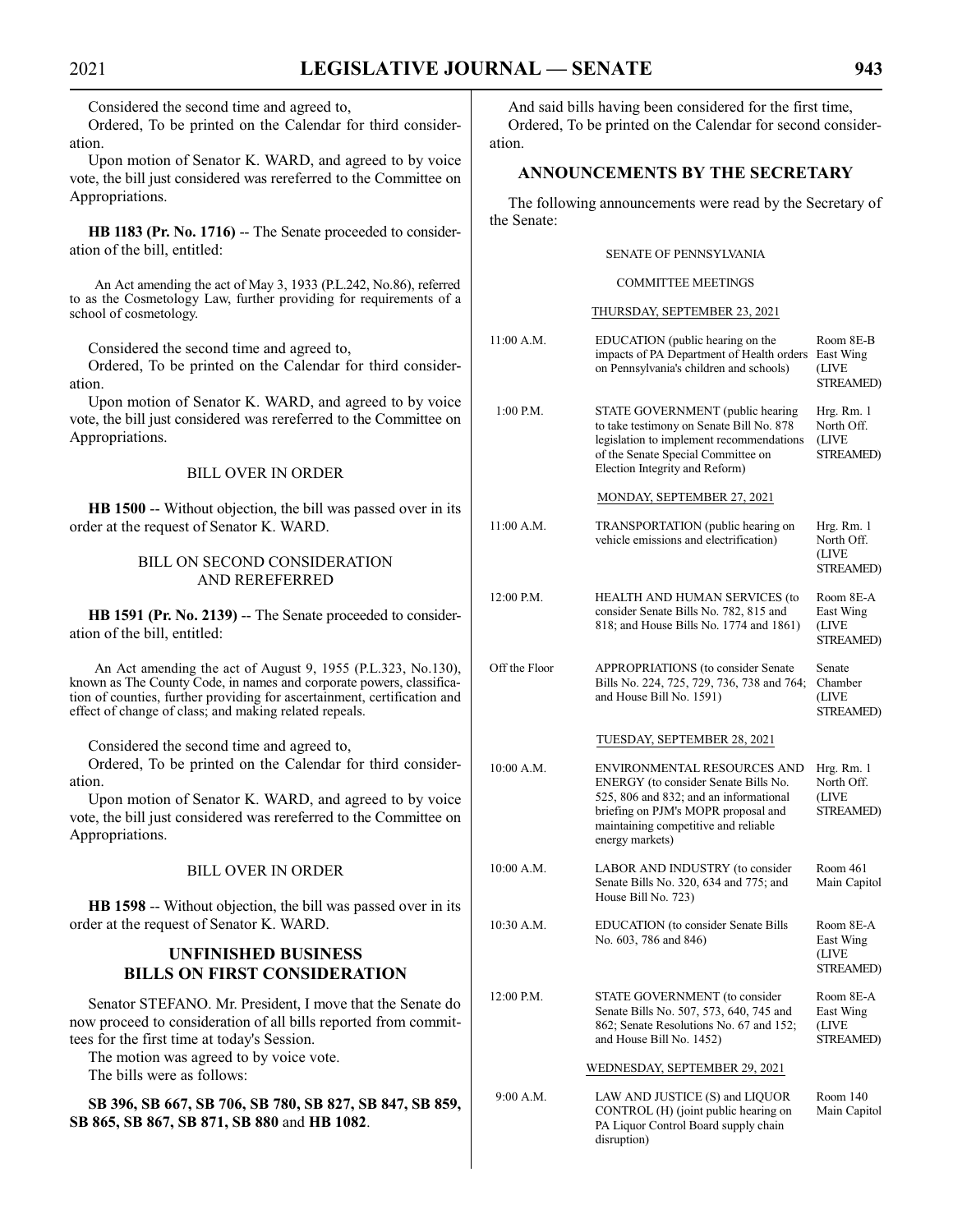| $9:30$ A.M.  | COMMUNITY, ECONOMIC AND<br>RECREATIONAL DEVELOPMENT (to<br>consider Senate Bills No. 635 and 830) | Room 8E-B<br>East Wing<br>(LIVE<br><b>STREAMED)</b> |
|--------------|---------------------------------------------------------------------------------------------------|-----------------------------------------------------|
| $10:30$ A.M. | <b>CONSUMER PROTECTION AND</b><br>PROFESSIONAL LICENSURE (to<br>consider House Bill No. 1849)     | Room 461<br>Main Capitol                            |

#### **PETITIONS AND REMONSTRANCES**

The PRESIDING OFFICER. The Chair recognizes the gentleman from Lycoming, Senator Yaw.

Senator YAW. Mr. President, it is my pleasure to speak on Senate Resolution No. 182, designating the week of September 20 through 24, 2021, as SepticSmart Week in Pennsylvania. Pennsylvania's on-lot septic systems are a naturally, environmentally friendly method of treating household wastewater without straining local waste treatment facilities. They are obviously very important, especially in rural Pennsylvania. The average indoor use of water in a typical family home is approximately 150 to 300 gallons a day that filters through these systems. Proper maintenance of an on-lot system is necessary to avoid costly repairs. Efforts should be made to promote awareness of the importance of properly maintaining and servicing these on-lot septic systems. Members of the Pennsylvania Septic Management Association have made consumer education a major priority, and we should, too. Mr. President, I would like to ask my colleagues to join me in designating the week of September 20 through 24, 2021, as SepticSmart Week in Pennsylvania.

Thank you, Mr. President.

The PRESIDING OFFICER. The Chair recognizes the gentlewoman from Philadelphia, Senator Tartaglione.

Senator TARTAGLIONE. Mr. President, I rise today to talk about Senate Resolution No. 171, which recognizes September 2021 as National Spinal Cord Injury Awareness Month in Pennsylvania. This medical issue is near and dear to my heart. More than 294,000 Americans are living with spinal cord injuries, including 40,000 military veterans and thousands of Pennsylvanians. Every 48 minutes, another American becomes paralyzed from a spinal cord injury, meaning there will be close to 11,000 new spinal cord injury patients in the United States this year. This month gives us the opportunity to learn about spinal cord injuries, recognize the daily challenges encountered by injured people, and acknowledge the achievements of those Americans living with spinal cord injuries. With this resolution, I hope to raise awareness of the issue and improve access to treatment for individuals with spinal cord injuries. Therefore, I ask you to please join me in recognizing September 2021 as National Spinal Cord Injury Awareness Month in the Commonwealth. Thank you.

The PRESIDING OFFICER. The Chair recognizes, for a second time, the gentlewoman from Philadelphia, Senator Tartaglione.

Senator TARTAGLIONE. Mr. President, today marks 5,554 days since the Pennsylvania legislature last raised the minimum wage. That is more than 15 years, and it is far too long.

Mr. President, a great deal of time and effort has been spent during the COVID-19 pandemic debating and, in many cases, arguing over the economic impact of the supplemental unemployment benefits programs that were created under Federal pandemic relief legislation. Many employers, the business associations who represent them, and the elected officials they support invented a narrative that supplemental unemployment benefits were causing a labor shortage.

We were told time and again that businesses could not find good help because workers would rather sit at home collecting government checks. Now that those temporary Federal programs have ended, we have real information rather than speculation and empty political rhetoric, and we know better. In a recent op-ed for the *Inquirer*, the chief of Moody's Analytics wrote that enhanced unemployment benefits were "of no meaningful consequence" on unemployment rates during the pandemic recovery. Mr. President, that is a direct quote, "of no meaningful consequence." We know this because about half of the nation's States ended supplemental unemployment benefits prior to the September 4 Federal deadline. Yet, there is no measurable difference in the employment recovery in those States compared to States that continued providing supplemental benefits through September 4. On the other hand, the data show that enhanced unemployment benefits were vital in supporting our workforce and our economy through the darkest days of the pandemic.

The Census Bureau recently reported that an additional 4.7 million Americans would have fallen into poverty in 2020 if not for federally funded unemployment benefits. With those benefits in place, the Federal poverty rate was 11.4 percent for the year. It would have been 12.9 percent without those benefits. Expanded unemployment benefits decreased poverty among all racial and age groups but helped part-time and seasonal workers the most. Their poverty rate was 4.1 percent lower than it would have been without those Federal unemployment benefits. Meanwhile, the Federal unemployment benefits help keep businesses and the economy afloat by increased customer spending. Mr. President, these are precisely the same outcomes that Pennsylvania will see once we finally raise our minimum wage to a fair, family-sustaining wage.

My minimum wage legislation, Senate Bill No. 12, will reward workers for their heroic efforts throughout the pandemic, compel unemployed folks to return to the workforce, improve consumer spending, and drive the economy. I urge my colleagues to support Senate Bill No. 12 and advance the bill without delay.

Thank you, Mr. President.

The PRESIDING OFFICER. The Chair recognizes the gentlewoman from Washington, Senator Bartolotta.

Senator BARTOLOTTA. Mr. President, I am pleased to be jointly sponsoring this resolution with Senator Robinson. The United States Constitution adopted the principles upon which our Republic was established, including the liberties, freedoms, and inalienable rights we as Americans enjoy. The celebration of the Constitution, the supreme law of the land, was started by the Daughters of the American Revolution, or DAR. In 1955, DAR petitioned Congress to set aside September 17 through 23, annually, to be dedicated for the observance of Constitution Week. The resolution was later adopted by the United States Congress and signed into law on August 2, 1956, by President Dwight D. Eisenhower. September 17, 2021, marked the 234th anniversary of the framing of the Constitution by the Constitutional Convention. That is why it is appropriate to accord official recognition to this historic document, its memorable anniversary, and the patriotic celebrations which will commemorate it.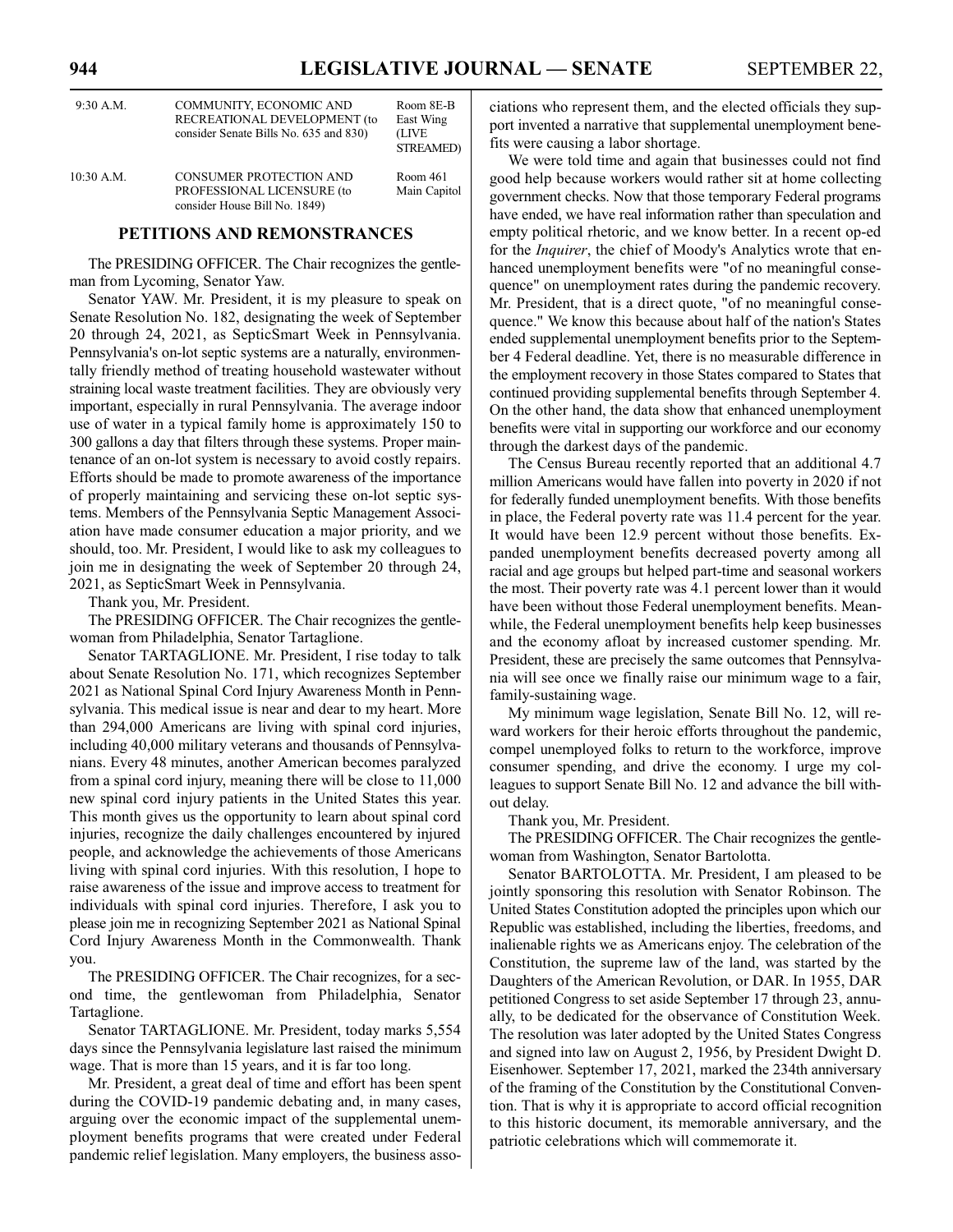The importance of honoring our United States Constitution rings especially true to me as my sixth great-grandfather fought in the American Revolution, which led to the establishment of our Constitution. Captain Samuel Wells has been noted in many textbooks. These rights were not won easily, instead paid with lives lost in the bloody break from Britain. Together, we need to urge all Pennsylvanians to reaffirm the ideals that the Framers of the Constitution had in 1787 by protecting the freedoms guaranteed to us through this guardian of our liberties. I ask our colleagues to join us in recognizing Constitution Week in Pennsylvania.

Thank you, Mr. President.

The PRESIDING OFFICER. The Chair recognizes the gentleman from Allegheny, Senator Robinson.

Senator ROBINSON. Mr. President, I am honored to join Senator Bartolotta in sponsoring this resolution that pays tribute to our Constitution. Two hundred thirty-four years ago we, as a nation, overcame major areas of disagreement, including those between large and small States and urban and rural areas, in order to form a stable political system. James Madison, the wellknown Founder of the Constitution, said, "the happy Union of these States is a wonder; their Constitution a miracle; their example the hope of Liberty throughout the world." The Constitution is a miracle. It is the oldest written and codified national constitution in place. It is also the shortest. It is an enduring document that provides the framework for our nation and even the business we do here, each day, under this dome.

The Founding Fathers knew that the biggest threat to freedom is the government. The strength of our Constitution comes from the limits that it places on the government. After all, it is, we the people. We the people are the only legitimate source of power for this great nation and our Commonwealth. We the people are the ones who fight in the wars that are fought in defense of our way of life established by the Constitution and the rights and freedoms found within. We the people must continue to make moments such as this to commemorate the signing of one of the most influential documents in our history. Nearly 100 years after the Constitutional Convention, activist Frederick Douglass said, "the problem is whether the American people have loyalty enough, honor enough, patriotism enough, to live up to their own Constitution." I believe that we do. I join Senator Bartolotta in asking all of our colleagues to join us in recognizing Constitution Week in Pennsylvania.

Thank you, Mr. President.

The PRESIDING OFFICER. The Chair recognizes the gentleman from Fayette, Senator Stefano.

Senator STEFANO. Mr. President, I rise along with Senator Baker in support of Senate Resolution No. 161, which designates September 26 as Gold Star Mother's Day in Pennsylvania. Gold Star Mothers have seen the highest of highs watching their sons and daughters enlist in the United States Armed Forces and, conversely, they have experienced the lowest of lows learning that their son or daughter gave their life in defense of our nation. What makes Gold Star Mothers even more remarkable is they do not give up. They do not give up on others in their circumstances, and they will not give up on this nation.

Recent actions in Afghanistan have resulted in additional mothers, fathers, and families joining these somber ranks. Our hearts go out to these families. Today, we extend our most profound reverence, sorrow, and gratitude to our Commonwealth's Gold Star Mothers as they continue their mournful journey, struggle to overcome heartache, and honor the children they have lost and the heroic legacy that these children leave behind.

Mr. President, I ask that we recognize Pennsylvania's Gold Star Mothers by observing a moment of silence for the sons and daughters they have lost.

Thank you, Mr. President.

The PRESIDING OFFICER. The Chair recognizes the gentlewoman from Luzerne, Senator Baker.

Senator BAKER. Mr. President, I am honored to stand here today with my colleague, Senator Stefano, as we come together to designate Sunday, September 26, as Gold Star Mother's Day in Pennsylvania. The United States is filled with brave patriots who devote their lives in service to our country. Those men and women who pay the ultimate sacrifice to defend our freedoms far too often leave behind proud, yet grieving, families who are forced into that reluctant journey of carrying on, in living a life without them. Our action today through the passage of this resolution is rooted in a long-held American tradition of gratitude and sympathy to mothers of those who have passed.

In the 1930s, President Franklin Roosevelt recognized Gold Star Mothers for their strength and inspiration following the death of a son or daughter during their time of military service. Eighty-five years ago, Congress also issued a joint resolution establishing the national recognition as the last Sunday in September. America remains the land of the free, in large part, because of the courageous sacrifices of our military and their loved ones. My friend and constituent, Marianne Cleary, learned of her son's passing 2 weeks before he was expected to return home from his service. She was baking Christmas cookies, looking forward to the holiday, and she learned that her son, Lieutenant Michael Cleary, had passed in service. No words or moments of silence can heal a broken heart like Marianne Cleary's, or any mother who has experienced that loss. But our actions here are intended to remember and honor the heroism of their children and to recognize the tremendous personal, the deep personal loss and pain on behalf of our nation. So, I thank my colleague for joining me in support of this resolution for Gold Star Mother's Day on Sunday, September 26, and I, too, ask for a moment of silence as we honor and remember those lives lost and the mothers who continue to carry on in their memory.

Thank you, Mr. President.

The PRESIDING OFFICER. Thank you, Senator Stefano and Senator Baker, as we honor a moment of silence for our Gold Star Mothers, all rise.

(Whereupon, the Senate en bloc stood in a moment of silence in solemn respect to the GOLD STAR MOTHERS.)

The PRESIDING OFFICER. The Chair recognizes, for the second time, the gentleman from Fayette, Senator Stefano.

Senator STEFANO. Mr. President, along with Senator Muth, the co-chair of the Committee on Veterans Affairs and Emergency Preparedness, we solemnly remember the emergency medical service providers who have lost their lives while trying to rescue others and serve their community. EMS has always been there for us, 24/7, 365 days, and when the alarm goes off, they selflessly respond. Unfortunately, 69 EMS providers have made the ultimate sacrifice since 2013. So, with Senate Resolution No. 160, we designate September 13 as EMS Memorial Day in Pennsylvania. Last week, the Pennsylvania EMS Provider Foundation